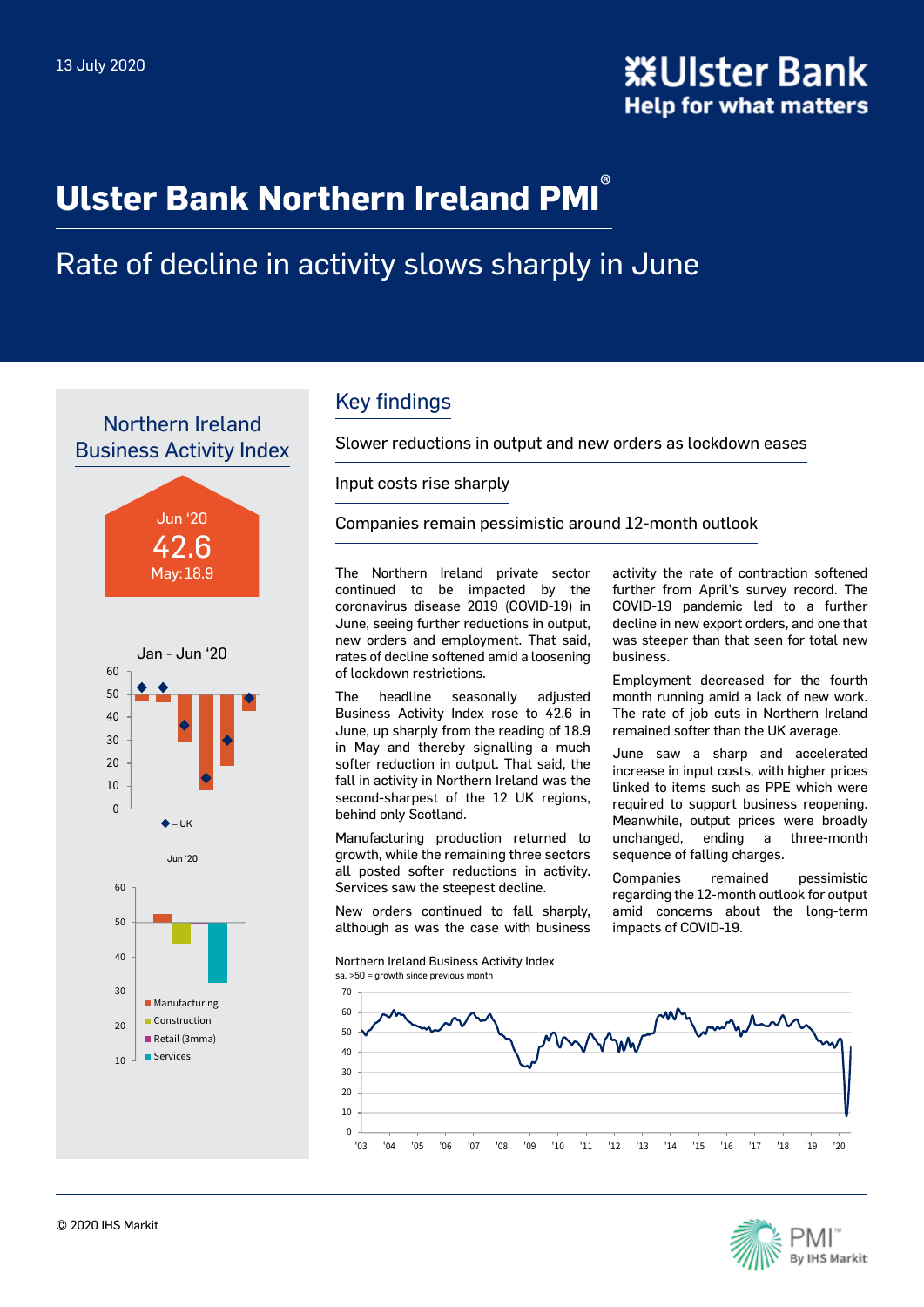About the report

Comment

Demand and outlook

Business capacity

Exports

Prices

UK Sector PMI

UK Regional PMI

Data summary

**Contact** 

### Contents **Contents About the Northern Ireland PMI**<sup>®</sup> report

The Ulster Bank Northern Ireland PMI® is compiled by IHS Markit from responses to questionnaires sent to a panel of around 200 private sector companies in Northern Ireland, operating in the manufacturing, construction, retail and services sectors. The panel has been carefully selected in order to accurately reflect the true structure of the economy and therefore provide an accurate picture of business conditions.

Survey responses are collected in the second half of each month and indicate the direction of change compared to the previous month. A diffusion index is calculated for each survey variable. The index is the sum of the percentage of 'higher' responses and half the percentage of 'unchanged' responses. The indices vary between 0 and 100, with a reading above 50 indicating an overall increase compared to the previous month, and below 50 an overall decrease. The indices are then seasonally adjusted.

The headline figure is the Business Activity Index. This is a diffusion index calculated from a single question that asks for changes in the volume of business activity compared with one month previously. The Northern Ireland Business Activity Index is comparable to the UK Composite Output Index. It is sometimes referred to as the 'Northern Ireland PMI', but is not comparable with the headline UK Manufacturing PMI figure.

Underlying survey data are not revised after publication, but seasonal adjustment factors may be revised from time to time as appropriate which will affect the seasonally adjusted data series.

For further information on the PMI survey methodology, please contact economics $@$ ihsmarkit.com.





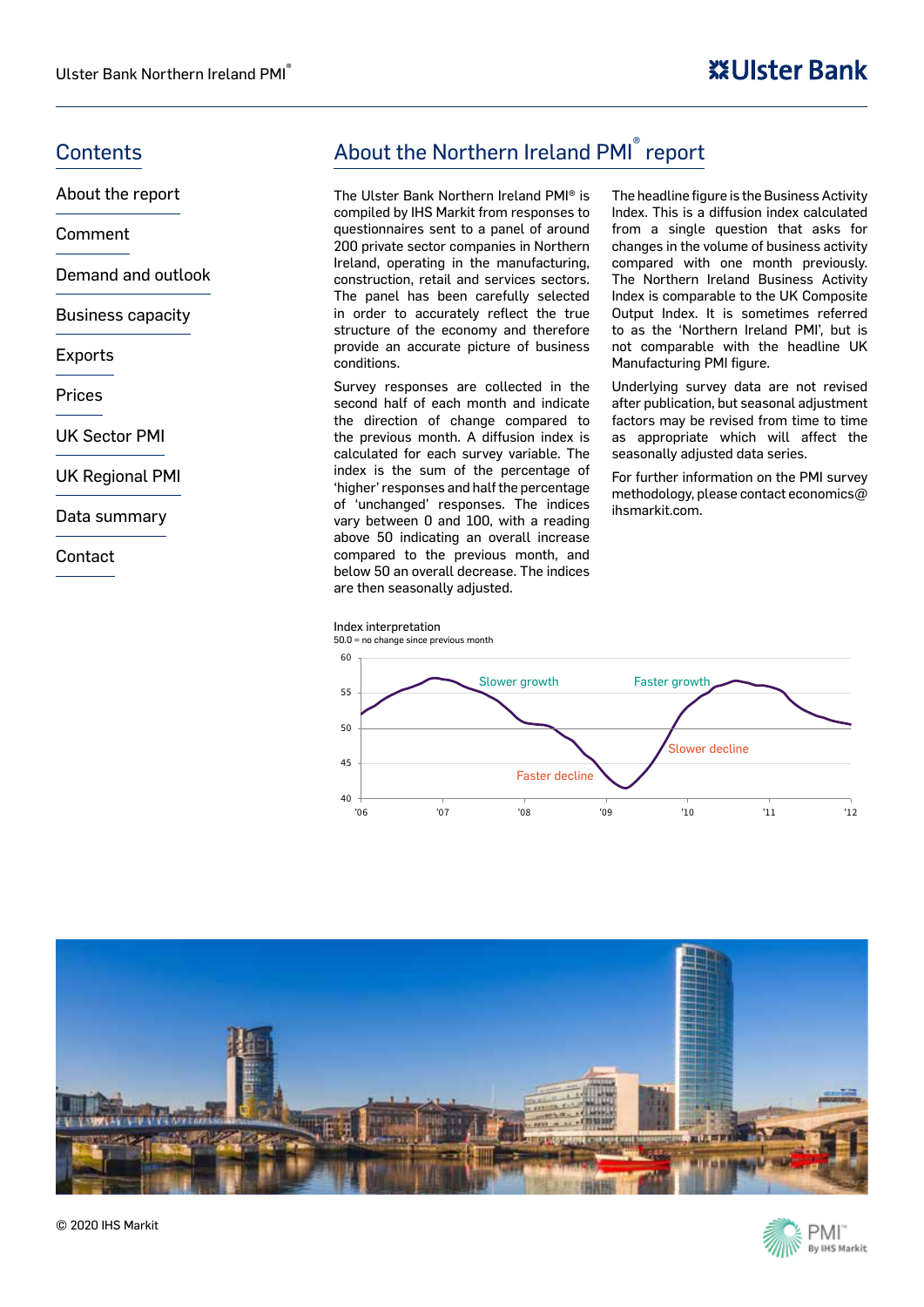### Comment

Commenting on the latest survey findings, Richard Ramsey, Chief Economist Northern Ireland, Ulster Bank, said:

*"June marked the end of a quarter Northern Ireland's private sector has never seen the like of before. Unsurprisingly the latest Ulster Bank Northern Ireland PMI therefore confirms record rates of decline in output, orders, exports and employment during this period. But while the quarterly data is bleak, this conceals tentative signs of a recovery on a month-to-month basis.*

*"April, the first full month of lockdown, marked the all-time-low with rates of decline in output easing in May. A loosening in the lockdown restrictions in June has seen this trend continue. Indeed, last month was the first time in eight months that any sector returned to growth.*

*"Manufacturing was the best performer in June, reporting expansion in output and orders for the first time in eight and fifteen months respectively. 46% of local manufacturers reported an uptick in output in June. While manufacturing remains a bright spot for output and orders growth, it remains a black spot for employment though. Staffing levels continued to fall at a rapid pace in June with firms cutting staff outnumbering those increasing their headcount by four to one.*

*"It is a similar picture within retail, with sales activity stabilising but firms still cutting staff at a rapid rate. Retail and the hospitality sector (part of services) have been the most adversely affected by the social distancing / lockdown restrictions. Reopening of businesses has been accompanied by a surge in costs linked to personal protective equipment (PPE). Retailers saw their input costs rise at the fastest rate in 33 months.*

*"The continued lockdown of the hospitality industry in June weighed on the wider services sector. Last month services firms continued to report rates of contraction in output and orders not seen before COVID-19. It is noted that fewer than 1 in 4 service sector firms reported a pick-up in business activity in June. This should improve significantly in July with the reopening of bars and restaurants. Measures announced in the Chancellor's Economic Statement such as the temporary reduction in the VAT rate from 20% to 5% will also provide a much-needed shot in the arm for the hospitality sector. It may also help boost confidence in Northern Ireland's private sector which continues to be the most pessimistic region in the UK for output growth in 2021."*



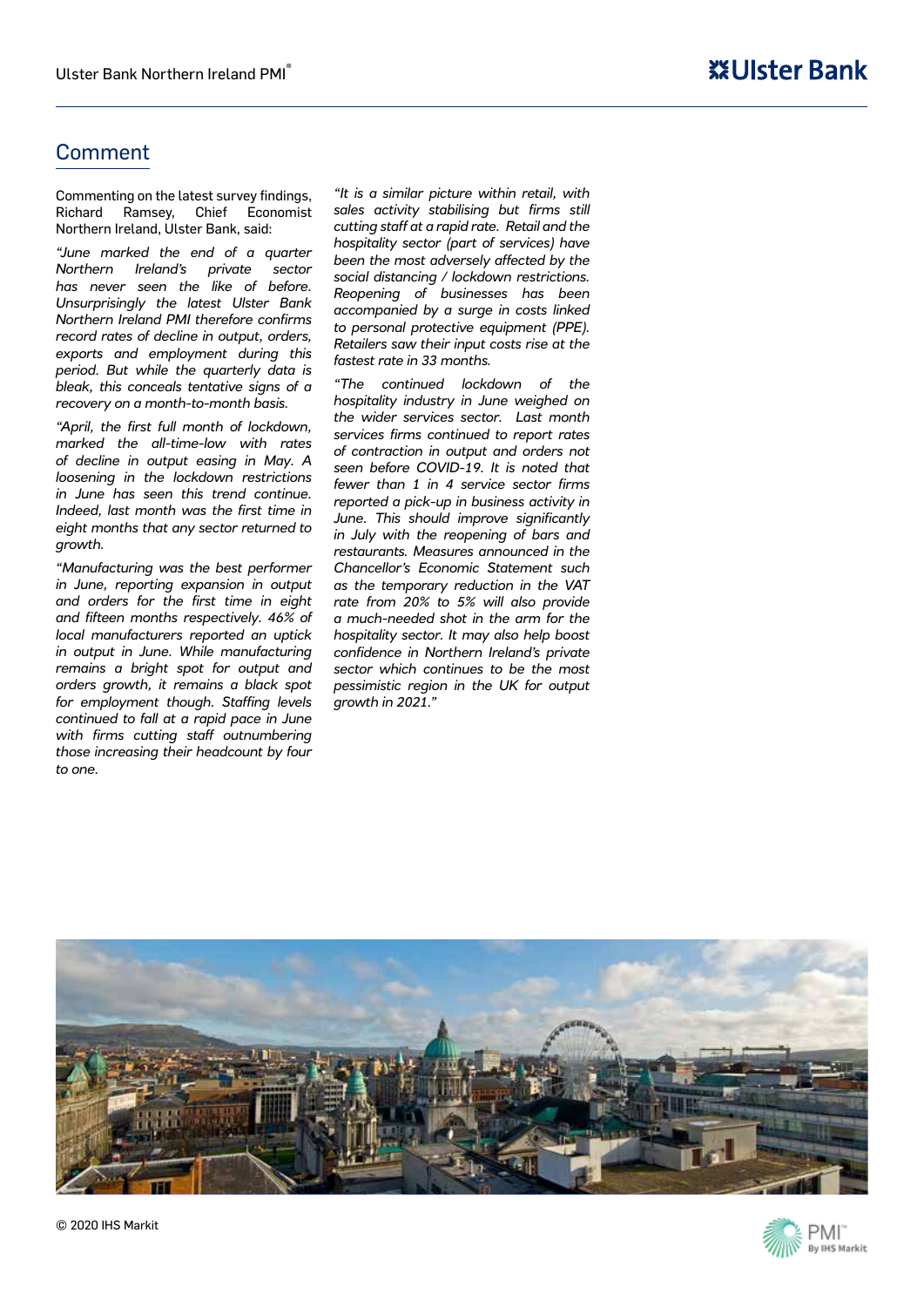







### Demand and outlook

#### New business continues to fall sharply

Companies in Northern Ireland signalled ongoing reductions in new orders during June amid the continued impact of the COVID-19 pandemic. Some panellists indicated that they remained closed. That said, the rate of decline in new orders softened sharply and was the weakest for four months as some lockdown restrictions were loosened. Manufacturing new orders increased for the first time in 15 months, but further falls were recorded elsewhere, led by services.

#### Companies pessimistic regarding 12-month outlook

As has been the case in each of the past four months, firms were pessimistic regarding the prospects for output growth over the coming year. Northern Ireland was the only monitored UK region to post a negative outlook. Respondents linked pessimism to the COVID-19 pandemic and the longer-lasting impacts expected on customer demand. On the other hand, some panellists were confident of a return to normality amid a loosening of lockdown measures. Retailers were the most pessimistic of the four broad sectors covered.





### Business capacity

#### Slower decline in employment

Employment decreased for the fourth month running at the end of the second quarter, with firms reacting to falling workloads. The rate of job cuts was marked, but continued to soften from April's record and was slightly weaker than the UK average. More than 26% of respondents signalled a reduction in staffing levels, with 9% increasing workforce numbers.

#### Outstanding business down sharply

June data pointed to a further reduction in backlogs of work in the Northern Ireland private sector, extending the current sequence of decline to 23 months. The rate of depletion was sharp, albeit the weakest since February. The fall in Northern Ireland was steeper than the UK average. Panellists reported that a lack of new orders and the cancellation of contracts due to COVID-19 had been behind the reduction in outstanding business.



#### Outstanding Business Index sa, >50 = growth since previous month





34.6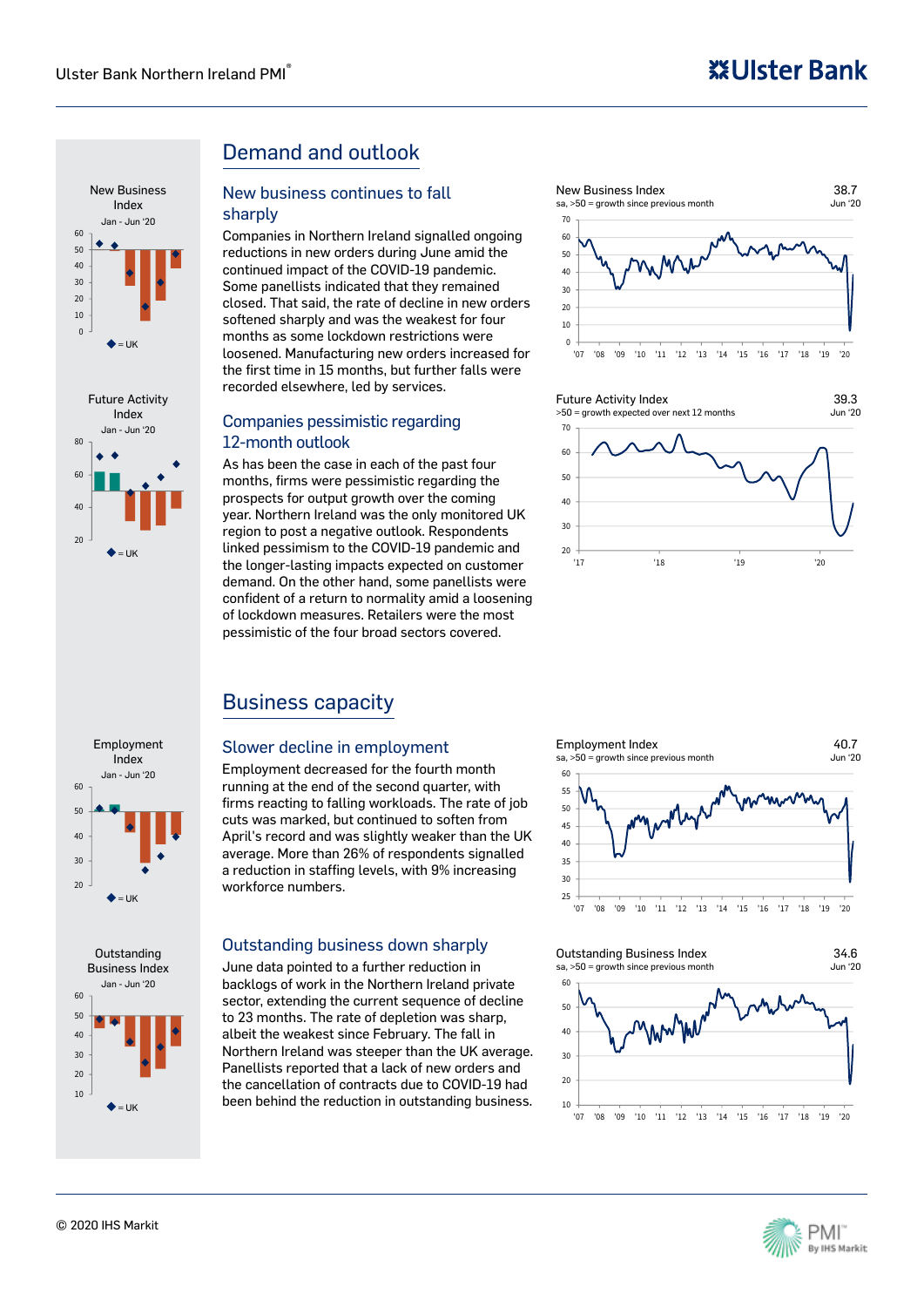## **※Ulster Bank**



#### 20 30 40 50 60 Export Climate Index Jan - Jun '20

Exports

### Rate of decline in exports remains substantial

Northern Ireland companies continued to record a severe reduction in new business from abroad during June, with the rate of decline sharper than that seen for total new orders. Panellists overwhelmingly attributed the latest reduction in new export orders to the COVID-19 pandemic. New business from abroad has now decreased in each of the past 17 months.

#### Softer deterioration in export climate

The Northern Ireland Export Climate Index is calculated by weighting together national PMI output data according to their importance to the manufacturing exports of Northern Ireland. This produces an indicator for the economic health of the country's export markets.

Although the Northern Ireland Export Climate Index remained below the 50.0 no-change mark in June, at 46.1 it was up sharply from 31.1 in May and thereby signalled a much weaker deterioration in export conditions for Northern Ireland firms.

Of the five largest markets for Northern Ireland exporters, only France posted an outright increase in output during June, ending a three-month sequence of contraction. Elsewhere, rates of reduction softened. The Republic of Ireland posted the slowest fall in activity in the current four-month sequence of decline.



#### 20  $25$ 30 35 40 45 50 55 60 65 '07 '08 '09 '10 '11 '12 '13 '14 '15 '16 '17 '18 '19 '20 Export Climate Index sa, >50 = growth since previous month Jun '20 46.1

#### Top export markets, Northern Ireland

| Rank | Market              | Weight | Output Index,<br><b>Jun'20</b> |
|------|---------------------|--------|--------------------------------|
| 1    | Republic of Ireland | 36.2%  | 44.3                           |
| 2    | <b>USA</b>          | 12.2%  | 47.9                           |
| 3    | Canada              | 5.8%   | 45.5                           |
| 4    | Germany             | 5.1%   | 47.0                           |
| 5    | France              | 4.5%   | 517                            |



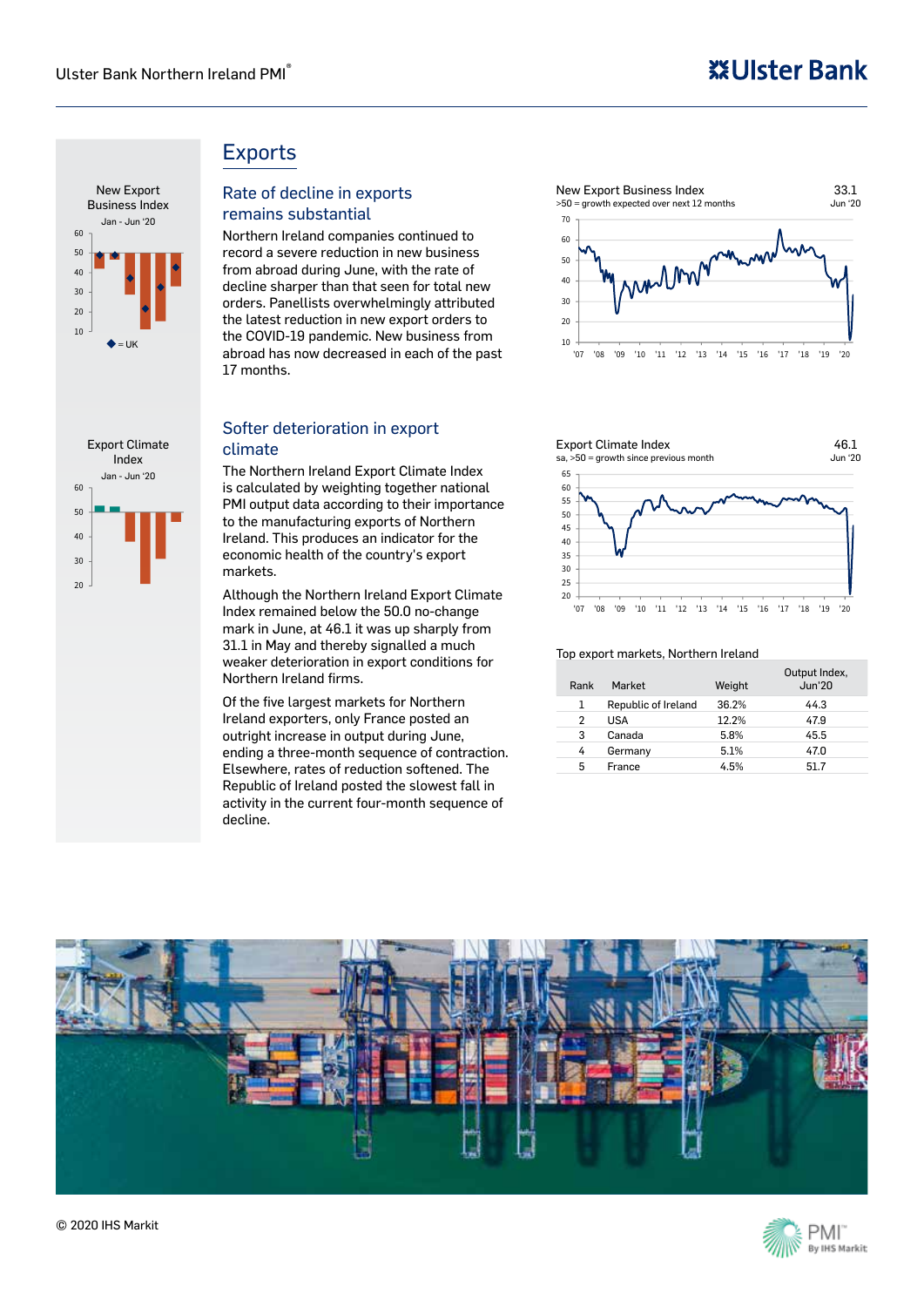### **Prices**



#### Rate of cost inflation accelerates

Input prices rose for the second month running in June. Moreover, the rate of inflation accelerated to a sharp pace that was by far the fastest of the 12 monitored UK regions. Respondents often linked higher cost burdens to the reopening of businesses and the need for items such as PPE. Retail posted the fastest increase in input costs, with the rate of inflation in the sector the steepest since September 2017.



#### Selling prices broadly unchanged



Output prices were little-changed in the Northern Ireland private sector during June. The stabilisation of charges ended a threemonth sequence of decline. Some panellists raised selling prices in response to higher input costs, but others reported offering discounts to customers amid weak demand. In line with the picture for input costs, retail posted the fastest increase in output prices. Meanwhile, only services registered a fall in charges.



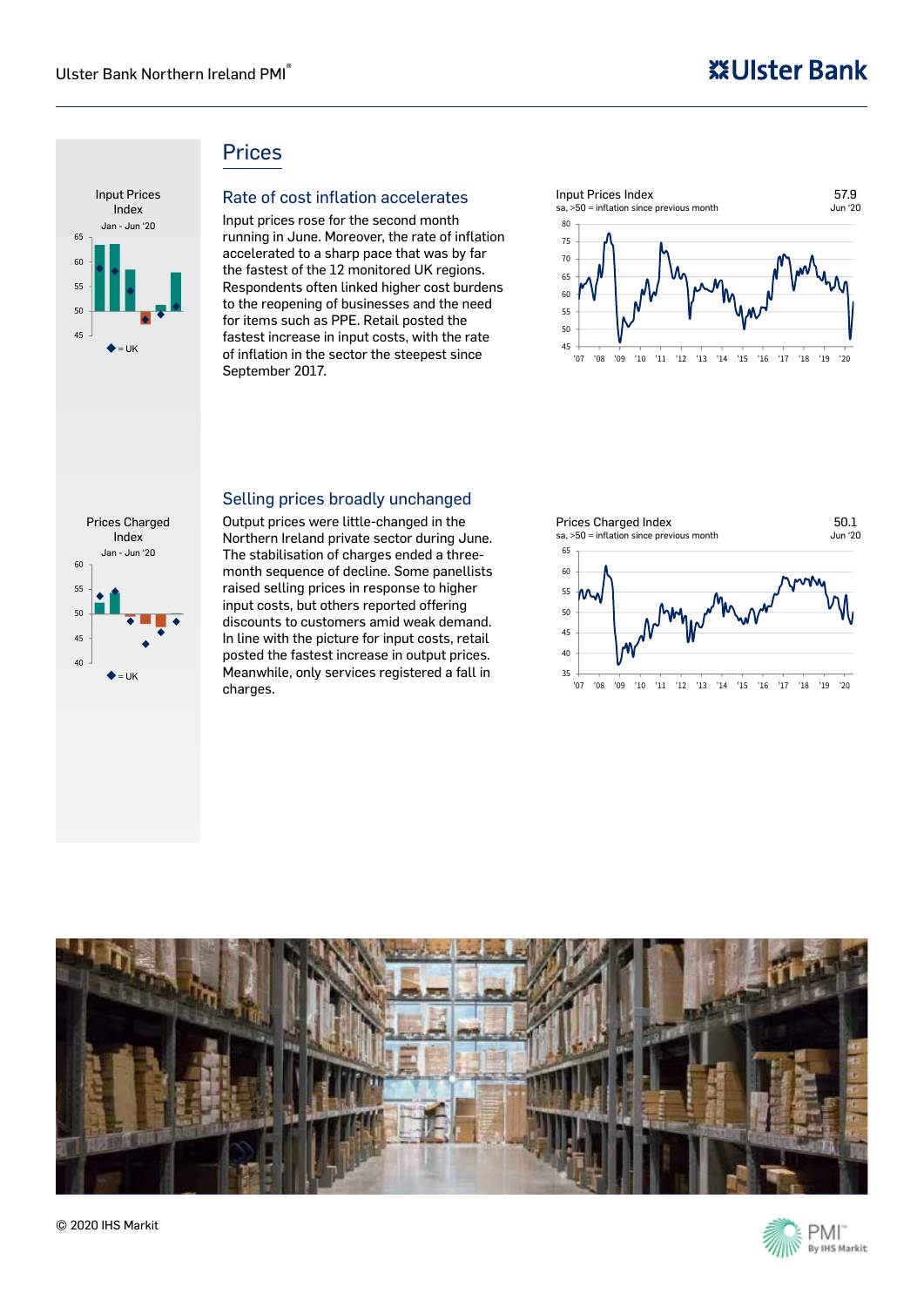### UK Sector PMI

#### Sector specialisation: Northern Ireland

Location quotients (LQs) are useful measures of regional economic specialisation and can identify industry clusters at a local level. They are ratios derived by comparing the share of sector output (or gross value added) in regions with the national share of output in the same sector.

Focusing on the manufacturing and service sectors in isolation, a location quotient is calculated by taking a sector's proportion of regional output and comparing it with the UK-wide share of output in the sector. An LQ of 1.0 in a sector means that the region and the UK as a whole are equally specialised in that sector. An LQ greater than 1.0 indicates that the sector has a greater economic footprint in the region than it does for the UK as a whole.

The tables below rank the location quotients for Northern Ireland, broken down by manufacturing and services. The UK Output Index for each sub-sector is also displayed.

Northern Ireland specialisation: Manufacturing

|   | Rank Sector                             | LO.  | UK Output Index, Jun ' 20* |
|---|-----------------------------------------|------|----------------------------|
| 1 | Food & Drink                            | 2.10 |                            |
| 2 | Electrical & Electronic                 | 1.13 |                            |
| 3 | Machinery & Equipment                   | 1.08 |                            |
| 4 | <b>Textiles &amp; Clothing</b>          | 1.00 |                            |
| 5 | <b>Other Manufacturing</b>              | 0.94 |                            |
| 6 | Wood & Paper                            | 0.75 |                            |
| 7 | Metals & Metal Products                 | 0.75 |                            |
| 8 | <b>Transport Equipment</b>              | 0.60 |                            |
| 9 | <b>Chemicals, Rubber &amp; Plastics</b> | 0.56 |                            |

#### Northern Ireland specialisation: Services

| Rank | Sector                               | LO   | UK Business Activity Index, Jun' 20* |
|------|--------------------------------------|------|--------------------------------------|
|      | Hotels, Restaurants & Catering       | 1.29 |                                      |
| 2    | Other Services                       | 1.23 |                                      |
| 3    | Transport & Communication            | 1.18 |                                      |
| 4    | <b>Business-to-business Services</b> | 0.89 |                                      |
| 5    | Computing & IT Services              | 0.84 |                                      |
| Բ    | <b>Financial Intermediation</b>      | 0.81 |                                      |

10 20 30 40 50

20 30 40 50

### UK sector focus

#### Metals & Metal Products

The easing of lockdown measures led to a boost in activity across several manufacturing sectors in June as more firms resumed operations and staff returned to work. Among these was the Metals & Metal Products sector which, after seeing a sharp downturn in the previous three months, ended the second quarter with a strong increase in production.

The return to growth was led by a domestic demanddriven rise in new orders, with export sales remaining weak. The immediate outlook for production also showed promise, with the sector's order: inventory ratio at the highest for more than a decade, and business confidence also picking up.

However, a further fall in backlogs of work suggested firms still operated below capacity. As such, data showed a further decline in sector employment, with the government's job retention scheme having helped limit staff cuts earlier in the lockdown.





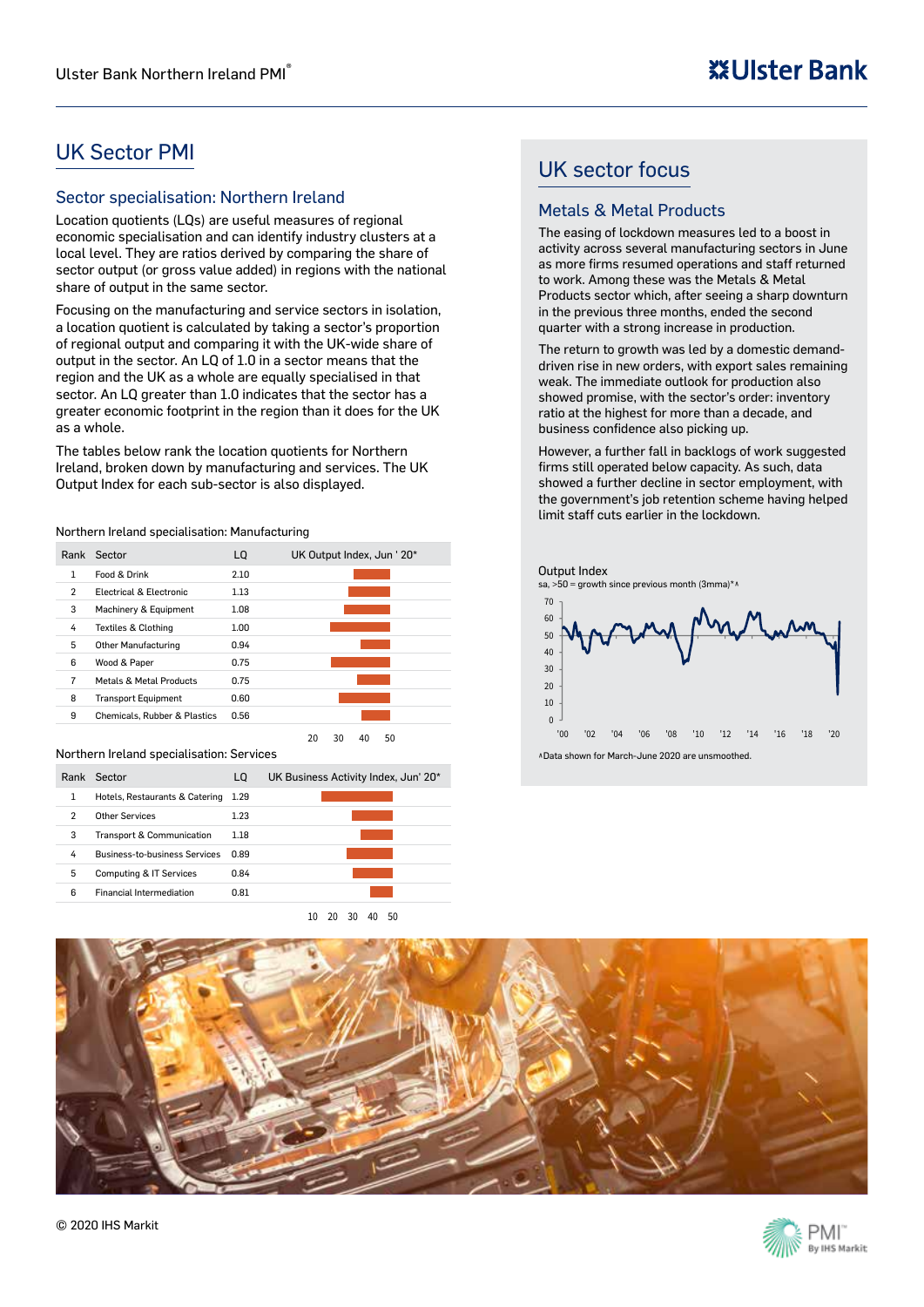### UK Regional PMI overview

#### Business Activity

The East and West Midlands recorded the strongest trends in business activity in June, with both seeing a first – albeit marginal – increase in output for four months. In all other areas, business activity fell at a much slower rate than in May. Scotland was the worst-performer having been overtaken by Northern Ireland, which saw the steepest monthly rise in the Business Activity Index of all regions.

#### Employment

Employment fell in all regions for the fourth month in a row in June, albeit at a slower rate in each case. The slowest decline in private sector workforce numbers was in the East Midlands, followed by the North West and South East. At the other end of the scale, businesses in the North East and London recorded the most marked rates of job losses.

#### Future Activity

Business confidence towards future output improved in almost all regions in June. The only exception was Yorkshire & Humber, which had topped the rankings in May and saw a fractional decline. Wales moved back to the top of the table, a position it has held in three of the past four months. Only firms in Northern Ireland remained downbeat about the outlook, though the degree of pessimism here receded further from April's nadir.



\*Coverage in England, Wales, Scotland and Republic of Ireland only includes manufacturing and services. Northern Ireland also includes retail and construction.